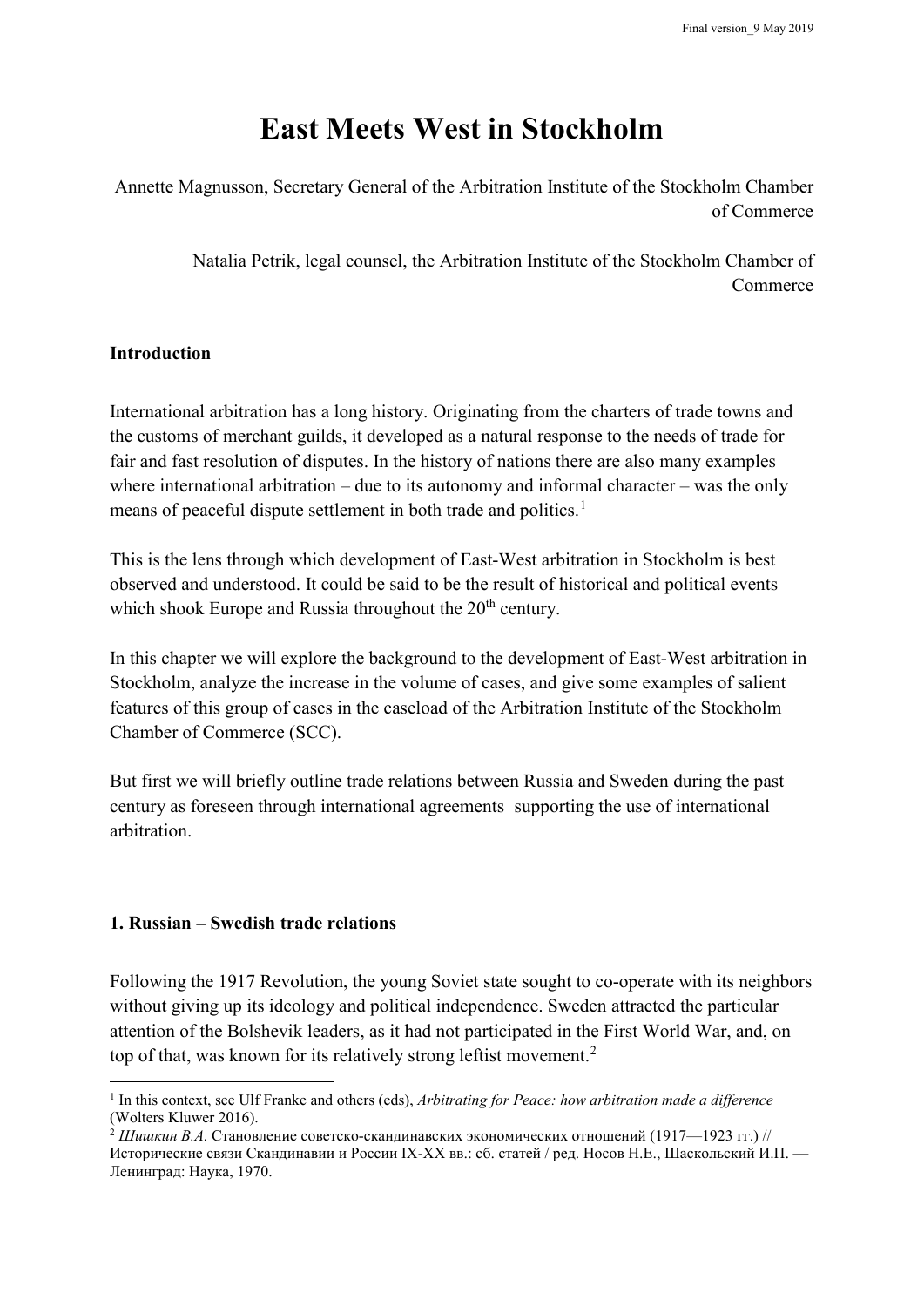In April 1918, a Swedish trade delegation visited Soviet Russia to explore the possibilities of trade in goods. The mission was successful, resulting in the first commercial contracts for the Soviet state, which received agricultural machines in exchange for tin, copper and mineral oils. By 1920 contracts with Swedish companies constituted 27% of all foreign trade turnover in Russia<sup>[1](#page-1-0)</sup>.

# **a. The Trade Agreement between the Union of Soviet Socialist Republics and Sweden of 15 March 1924**

In 1924, despite political controversies with the Bolsheviks over pre-war debts and nationalized assets, the Swedish government signed a Trade Agreement with Soviet Russia.[2](#page-1-1) The parties agreed on the basic principles of mutual trade, allowing merchants and corporations to conclude contracts on the territory of the respective state. Each party undertook to provide a non-discriminatory regime to each other's nationals, organizations and corporations and agreed not to nationalize assets without adequate compensation.

This very first Trade Agreement between the Soviet Union and Sweden did not mention arbitration. Instead, the Agreement provided for resolution of disputes between Soviet and Swedish parties "in accordance with the principles of international law in proper courts of the respective court of either country unless otherwise decided by the contents of the contract or by special agreement."<sup>[3](#page-1-2)</sup>

# **b. The 1940 Agreement on Exchange of Goods and Payments between Sweden and the USSR, dated 7 September 1940**

In 1940 the Soviet Union and Sweden signed a second treaty: the Agreement on Exchange of Goods and Payments, regulating the procedure for payments for goods purchased from the respective party.

The 1940 Agreement established the right of the parties to refer disputes arising from Soviet-Swedish trade to arbitration. Swedish and Soviet parties could arbitrate on terms as prescribed in the Agreement.

The Agreement included provisions governing formation of the tribunal and conduct of the hearing.[4](#page-1-3) The Stockholm Chamber of Commerce and the All-Soviet Chambers of Commerce

<span id="page-1-0"></span> <sup>1</sup> *Шишкин В.А.* Становление советско-скандинавских экономических отношений (1917—1923 гг.) // Исторические связи Скандинавии и России IX-XX вв.: сб. статей / ред. Носов Н.Е., Шаскольский И.П. — Ленинград: Наука, 1970. С. 169.<br><sup>2</sup> Шишкин В.А. Становление советско-скандинавских экономических отношений (1917—1923 гг.) //

<span id="page-1-1"></span>Исторические связи Скандинавии и России IX-XX вв.: сб. статей / ред. Носов Н.Е., Шаскольский И.П. — Ленинград: Наука, 1970. С. 197.

<span id="page-1-2"></span><sup>&</sup>lt;sup>3</sup> Article 3 of the 1924 Trade Agreement between the USSR and Sweden.

<span id="page-1-3"></span><sup>4</sup> Article 14 (3 – 10) of the 1940 Agreement on Exchange of Goods and Payments.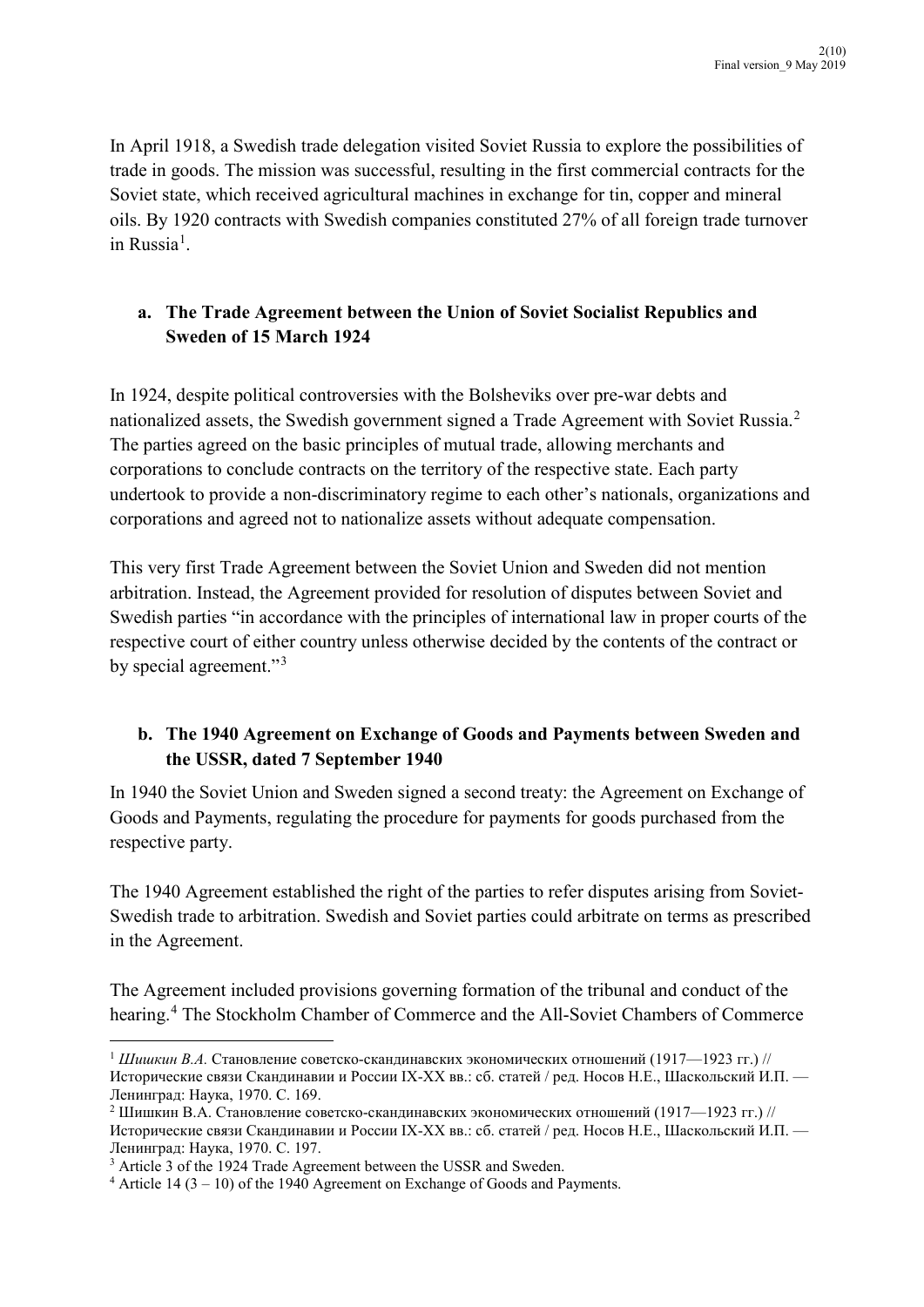acted as appointing authorities on behalf of Swedish and Soviet respondents respectively, should they fail to appoint an arbitrator.

The co-arbitrators were tasked with appointing the chairman of the tribunal. If no agreement on the chairman could be reached, the chair was appointed by a draw procedure from a list of arbitrators of neutral nationality, adopted by the Swedish Ministry of Trade and the Soviet Trade Representation in Stockholm. The list consisted of five individuals, and had to be reviewed every year. [1](#page-2-0)



*The draw procedure in an arbitration between a Swedish and a Soviet party in the Stockholm Chamber of Commerce (SCC) in 1980. From left to right: Torbjörn Spector (SCC legal counsel), Bittan Andersson (SCC assistant), Ulf Franke (SCC Secretary General), Prof. Sergei N. Lebedev.* 

It is not clear when the first case under the 1940 Agreement was filed. The procedure contained in the 1940 Agreement envisaged *ad hoc* arbitration seated either in Sweden or in the USSR, depending on the claimant's nationality. It is therefore difficult to conduct an overall assessment of cases filed. Beginning in the early 1990s, however, the SCC was retained to provide secretarial services and hearing facilities in several cases under the Agreement. As a result, some of the awards rendered in Stockholm under the 1940 Agreement have been preserved in the SCC archives. The substantive matters in these awards primarily

<span id="page-2-0"></span><sup>&</sup>lt;sup>1</sup> Article 14(7), (8) of the 1940 Agreement on Exchange of Goods and Payments. Between the years 1982 – 1997, the list of confirmed chairpersons included Lars Nordskov Nielsen, Johannes Andenaes, Christian Dominicé, Carsten Smith, Hermod Lannung, Robert Bruner, Björn Haug, Werner Melis, Allan Philip and Ivan Szasz.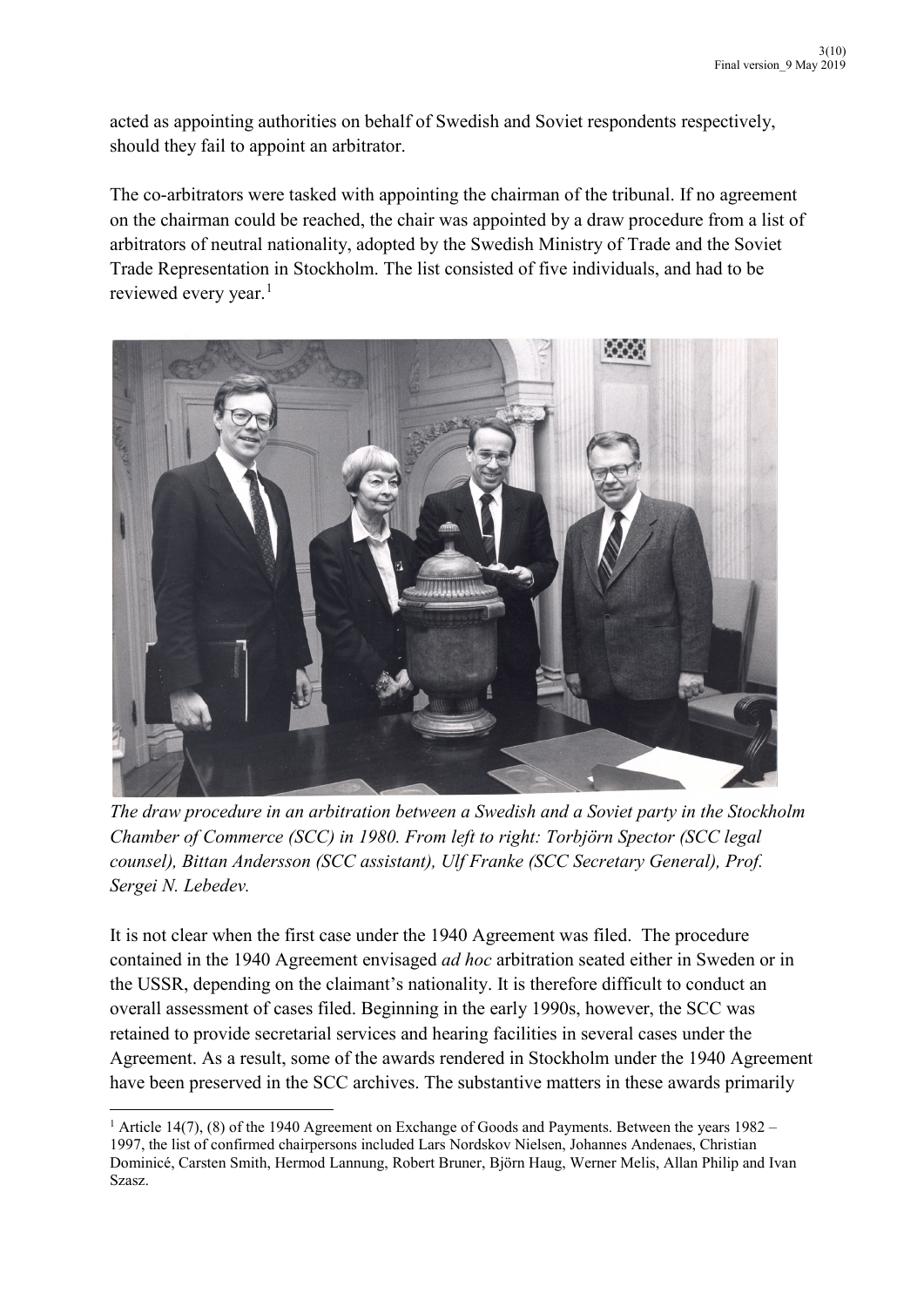originate from claims brought by Swedish companies under contracts for delivery of services and goods concluded with Soviet foreign trade organizations.

The 1940 Agreement enabled trade between Sweden and the Soviet Union through exchange of goods. This was of great importance for the Soviet Union, which at the time was experiencing a shortage of hard currency. As a consequence of trade relations created by the 1940 Agreement, Sweden and the USSR concluded a second agreement in 1946. According to the 1946 Trade and Credit Agreement, the USSR obtained a loan of 1 billion SEK to purchase Swedish machinery and goods. At the time, this was seen "as a way of creating a spirit of cooperation between East and West even after the War."[1](#page-3-0)

## **c. The 1977 Optional Clause Agreement**

The 1940 Agreement was, to the best of the authors' knowledge, the first international treaty to vest the SCC with the power of appointing authority. Decades later, the same power was granted under the 1977 Optional Arbitration Clause for use in US-USSR trade relations – recommended by the American Arbitration Association (AAA) and the Soviet Chamber of Commerce and Industry – in contracts between American and Soviet organizations. The Agreement provided for arbitration between parties from the two countries to take place in Stockholm, Sweden under the 1976 UNCITRAL Arbitration Rules with the SCC as the appointing authority and administrative agency.

The Optional Clause Agreement was reportedly inspired by a call at the 1975 Conference on Security and Co-operation<sup>[2](#page-3-1)</sup> to recommend, where appropriate, to organizations, enterprises and firms in their countries, "*to include arbitration clauses in commercial contracts and industrial co-operation contracts, […] and permit arbitration in a third country, taking into account existing intergovernmental and other agreements in this field."[3](#page-3-2)*

Before concluding the Agreement, an extensive joint US-USSR study on arbitration in Sweden was conducted by the parties to the forthcoming Agreement. The result was reported by the chief negotiator on the US side, Judge Howard M Holtzmann, $4$  in a speech in 1976 before the American Bar Association, where he spoke on the issue of "Sweden as a place for

<span id="page-3-0"></span> <sup>1</sup> Sweden's chief negotiator, G. Sohlman, quoted in G. Häglöf, *Fredens Vägar,* Stockholm, 1973 and from [https://books.google.se/books?id=Ka1CedhiZHUC&pg=PA227&dq=credit+agreement+between+USSR+and+S](https://books.google.se/books?id=Ka1CedhiZHUC&pg=PA227&dq=credit+agreement+between+USSR+and+Sweden+1946+Myrdal&hl=sv&sa=X&ved=0ahUKEwixvK3M1drhAhWhw4sKHZA2AcYQ6AEIOjAC#v=onepage&q=credit%20agreement%20between%20USSR%20and%20Sweden%201946%20Myrdal&f=false) [weden+1946+Myrdal&hl=sv&sa=X&ved=0ahUKEwixvK3M1drhAhWhw4sKHZA2AcYQ6AEIOjAC#v=onep](https://books.google.se/books?id=Ka1CedhiZHUC&pg=PA227&dq=credit+agreement+between+USSR+and+Sweden+1946+Myrdal&hl=sv&sa=X&ved=0ahUKEwixvK3M1drhAhWhw4sKHZA2AcYQ6AEIOjAC#v=onepage&q=credit%20agreement%20between%20USSR%20and%20Sweden%201946%20Myrdal&f=false) [age&q=credit%20agreement%20between%20USSR%20and%20Sweden%201946%20Myrdal&f=false](https://books.google.se/books?id=Ka1CedhiZHUC&pg=PA227&dq=credit+agreement+between+USSR+and+Sweden+1946+Myrdal&hl=sv&sa=X&ved=0ahUKEwixvK3M1drhAhWhw4sKHZA2AcYQ6AEIOjAC#v=onepage&q=credit%20agreement%20between%20USSR%20and%20Sweden%201946%20Myrdal&f=false)

<span id="page-3-1"></span><sup>&</sup>lt;sup>2</sup> 1 August 1975 Summit of Heads of State or Government in Helsinki under the auspices of the Organization for Security and Co-operation in Europe.

<span id="page-3-2"></span><sup>3</sup> *Лебедев С.Н.* Факультативная арбитражная оговорка для советско-американских контрактов // Материалы секции права / ТПП СССР. — М., 1978. — Вып. 30. С. 6—17; Final Act of the Conference on Security and Co-operation in Europе (Helsinki, 1975), p.22

<span id="page-3-3"></span><sup>4</sup> Judge Howard Holtzmann was a well-known arbitration expert, and for almost half a century greatly contributed to the development of international commercial arbitration. Among the many positions he held during his career was President of the American Arbitration Association, Member of the Iran-US Claims Tribunal and Vice Chairman of the International Council for Commercial Arbitration (ICCA).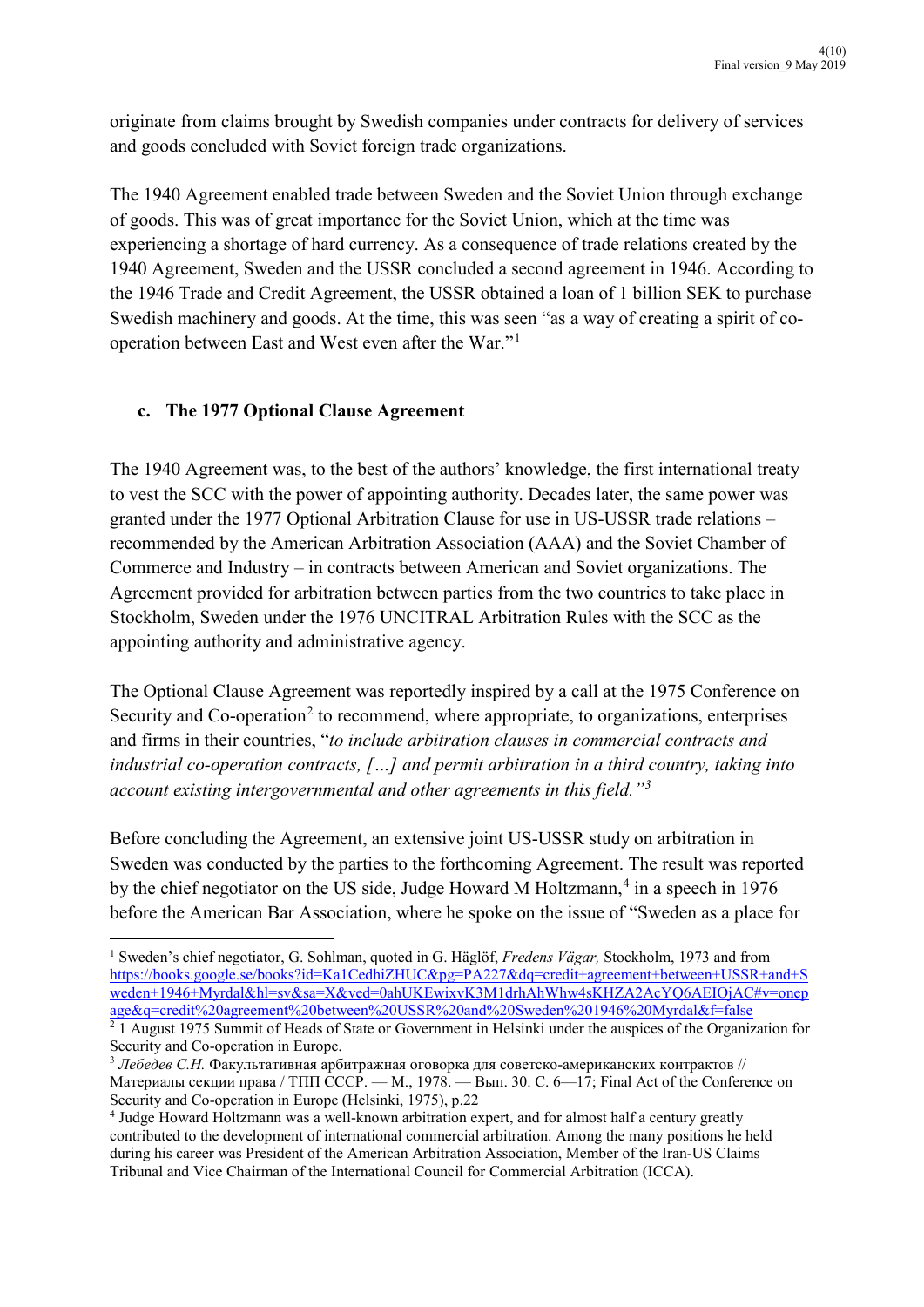East-West arbitration".[1](#page-4-0) In his remarks, Judge Holtzmann noted that *"[t]he US-USSR joint study confirmed that Sweden had the basic characteristics desirable in a country chosen as the locale to conduct international commercial arbitration proceedings*". [2](#page-4-1)



*12 January 1977, signing of the US – USSR Optional Clause Agreement. Front row, from left to right Prof. S.N. Lebedev (USSR Chamber of Commerce and Industry), Sven Swarting (President of the Stockholm Chamber of Commerce), Robert Coulson (President of the American Arbitration Association).* 

The Optional Clause Agreement shaped a new approach to arbitration for Soviet parties by locating the venue of the proceedings in a neutral third country. The arrangement was also unique because it provided for non-institutionalized arbitration, supported by an independent appointing authority. In contrast, trade agreements concluded up until then by the USSR after the Second World War most often referred to resolution of disputes by a permanent arbitral body in the country of the respondent.<sup>[3](#page-4-2)</sup>

The 1940 Trade Agreement and the 1977 Optional Arbitration Clause and the many contracts concluded on the basis of these instruments formed the tradition of Soviet parties choosing Stockholm as the dispute resolution forum in Swedish-Soviet and US-Soviet contracts. The

<span id="page-4-0"></span><sup>&</sup>lt;sup>1</sup> The speech has never been published but Judge Holtzmann presented Ulf Franke, SCC Secretary General at the time, with a personal copy from which citations in this text originate.<br>
<sup>2</sup> Judge Holtzmann 1976 speech, footnote above.<br>
<sup>3</sup> Ginsburgs G., Simons B.W. The Soviet Union and International Cooperation in Legal Matters // M

<span id="page-4-1"></span>

<span id="page-4-2"></span>Njihoff Publishers, 1988, p. 32.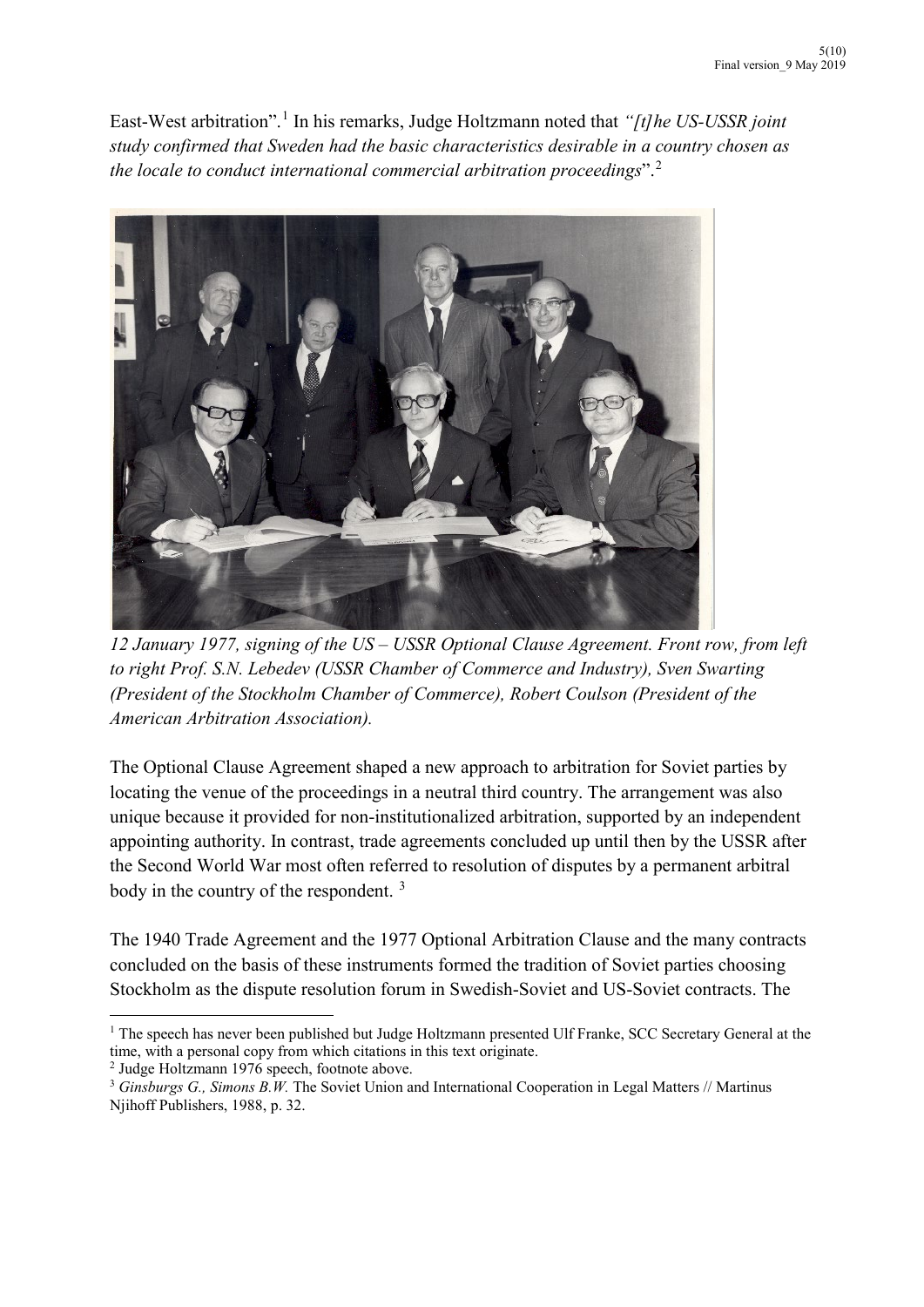political context seems to have been of significant importance for the conclusion of the US-USSR Optional Clause Agreement, to which those involved at the time have testified.<sup>[1](#page-5-0)</sup>

In the years that followed, the tradition of using Swedish arbitration in commercial agreements concluded between the USSR and Western parties gained momentum. As pointed out by a Russian arbitration lawyer; "*Experience gained by Soviet lawyers in the course of arbitrations in Stockholm certainly in subsequent years influenced their choice in favour of Stockholm as the preferred venue and the SCC Rules as the preferred procedure*." [2](#page-5-1)

The preference for SCC arbitration also made its way into bilateral investment treaties concluded by the Soviet Union (and later the Russian Federation).<sup>[3](#page-5-2)</sup>

Swedish arbitration specialist Gillis Wetter commented on the development in the following way; *"A pattern that seems to have gained widespread acceptance and use in a large number of contracts made over the past decade has been the creation of ad hoc arbitration in a third country. Sweden in such clauses has been a favored location."*[4](#page-5-3)

## **2. The first wave of East-West disputes in Stockholm**

In the Soviet Union, foreign trade was centralized and monopolized by the state. Export and import consisted primarily of supplies of raw materials, agricultural goods and equipment.<sup>[5](#page-5-4)</sup>

In 1980, the aggregate share of trade operations with Western countries constituted less than 34% of the total foreign trade turnover of the USSR, and disputes with Western parties appeared rarely.<sup>[6](#page-5-5)</sup> Between 1978 – 1981 the Soviet Foreign Trade Arbitration Commission reported four arbitral awards rendered in disputes with parties from non-Socialist countries.<sup>[7](#page-5-6)</sup>

<span id="page-5-0"></span> <sup>1</sup> cf interviews with Gerald Aksen, Sergei Lebedev, Alexander Komarov and Richard Naimark in the film 'The Quiet Triumph' (2017) [<https://vimeo.com/205567614](https://vimeo.com/205567614)> accessed 21 March 2019.

<span id="page-5-1"></span><sup>2</sup> Vladimir Khvalei, 'Enforcement of SCC Arbitral Awards in CIS Countries: Reflections on Arbitration History' in Kaj Hobér and others (eds.), *Between East and West: Essays in Honour of Ulf Franke*, Juris Publishing (2010), p. 269.

<span id="page-5-2"></span><sup>&</sup>lt;sup>3</sup> See Section 4 below.

<span id="page-5-3"></span><sup>&</sup>lt;sup>4</sup> Wetter J.G. East Meets West in Sweden // SvJT, 1978. <**https://svjt.se/svjt/1979/44https:/books.google.se/43</u>>** (last visited — 14 April 2019).

<span id="page-5-4"></span><sup>5</sup> Внешнеэкономические связи СССР: официальная статистика за 1980 г.

<sup>&</sup>lt;http://istmat.info/files/uploads/17071/[narhoz\\_sssr\\_1980\\_vneshtorg.pdf>](http://istmat.info/files/uploads/17071/narhoz_sssr_1980_vneshtorg.pdf) (последнее посещение — 14 апреля 2019 г.).

<span id="page-5-5"></span><sup>6</sup> Внешнеэкономические связи СССР: официальная статистика за 1980 г. С. 539

<sup>&</sup>lt;http://istmat.info/files/uploads/17071/[narhoz\\_sssr\\_1980\\_vneshtorg.pdf>](http://istmat.info/files/uploads/17071/narhoz_sssr_1980_vneshtorg.pdf) (последнее посещение — 14 апреля 2019 г.).

<span id="page-5-6"></span><sup>7</sup> Арбитражная практика. Часть IX: Практика Внешнеторговой арбитражной комиссии 1979 – 1981 гг. / Подгот. В.А. Кабатовым. — М., 1984. С. 76—80.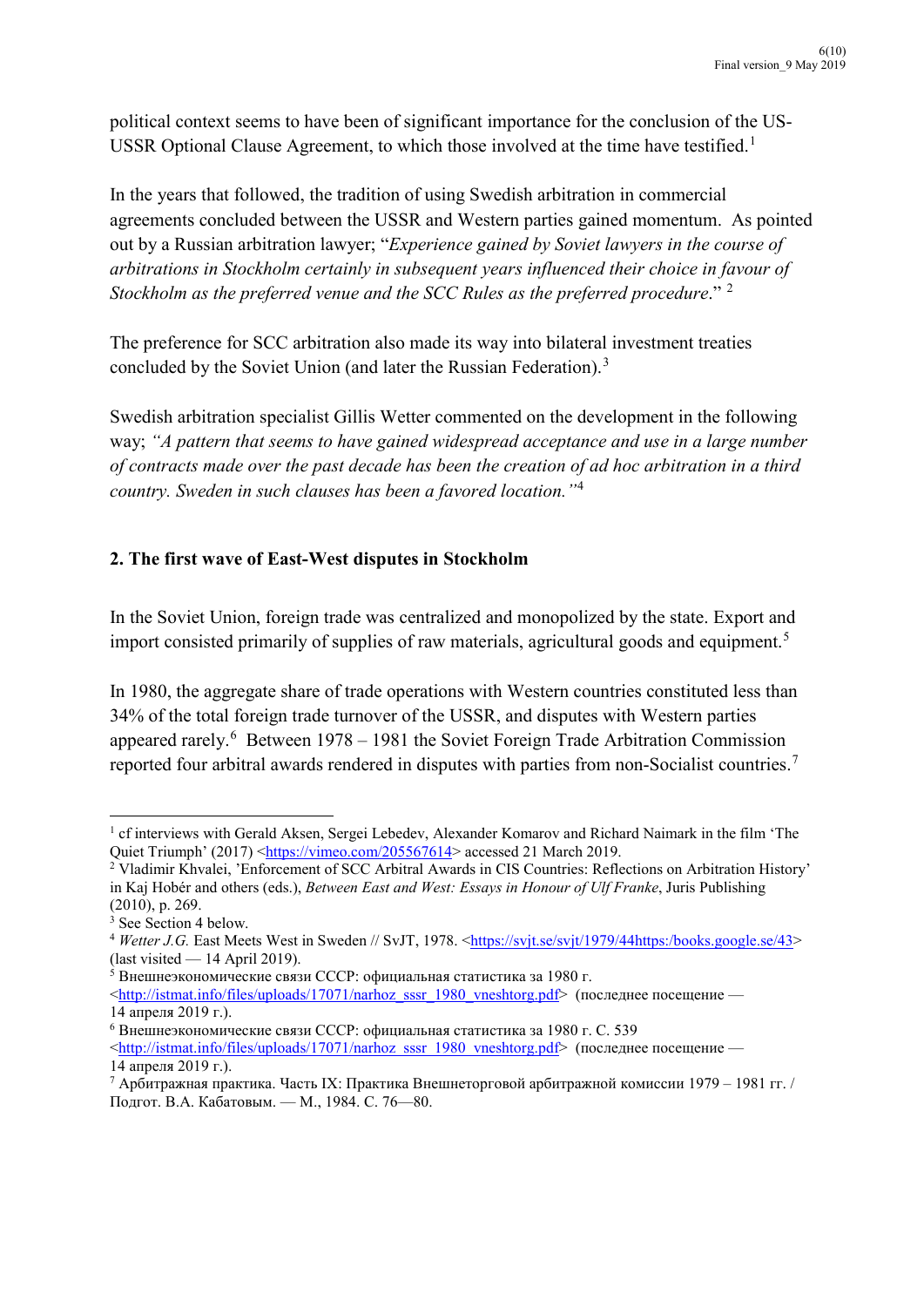The figures in Stockholm for the same period reflect the same trend, with three East – West arbitrations reported between  $1975 - 1977$  $1975 - 1977$ .<sup>1</sup> From SCC statistics we learn that Soviet parties participated in five SCC arbitrations in the decade 1980 – 1990.

One of the very first cases under the 1977 Optional Clause Agreement from this era is a dispute which came to develop into a high-profile case in the public domain between the Soviet Union and the United States, relating to the construction of the Embassy of the United States in Moscow. The dispute was finally settled in 1992, but serves as an interesting example of the role played by East-West arbitration in Stockholm. Professer Kaj Hobér notes that the "*handling of the dispute illustrates the role that arbitration can play also during such a politically tense period as the Cold War"*, and also an illustration of "*the central role played by the SCC – placed as it is between East and West – in facilitating the resolution of disputes between parties from these geographical areas.*"[2](#page-6-1)

In the wake of political developments in the early 1990s, international trade relations increased as the former republics of the Soviet Union – now in their capacity of new independent states – began to move towards a market economy. As pointed out by Professor Alexander Komarov regarding this era; "*One of the immediate results of abandoning a centralized economic system was the rapid growth of the number of private enterprises involved in business activity including cross-border transactions*."[3](#page-6-2)

In parallel with this development, East-West cases in Stockholm began to increase.

Between 1992 and 1995, the SCC saw between 40 and 50 new Russian cases every year, which represented more than half of the yearly SCC caseload at the time. This increase of claims against Russian companies and organizations often had its origin in events affected by the dissolution of the Soviet Union.

In the SCC archives are some cases related to the 1991 - 1992 crisis of non-payments in the Soviet Union. Often disputes concerned defaulted payments and admitted debts, which occurred because of the disintegration of the Soviet Union, depreciation of the currency and bankruptcies of state financial institutions that followed. [4](#page-6-3) Many of these cases did not in the end result in arbitral awards, but were settled, or withdrawn for other reasons. However, although a minority of cases from this period resulted in an award on the merits,<sup>[5](#page-6-4)</sup> the first wave of Russian disputes fueled the development of international arbitration both in Sweden and in Russia. This opened the way for exchange of expertise among Swedish and Russian

<span id="page-6-0"></span><sup>&</sup>lt;sup>1</sup> *Wetter J.G.* East Meets West in Sweden // SvJT. 1978. [<https://svjt.se/svjt/1979/44https:/books.google.se/43](https://svjt.se/svjt/1979/44https:/books.google.se/43)> (last visited — 14 April 2019).

<span id="page-6-1"></span><sup>2</sup> Kaj Hobér, 'Arbitrating in Stockholm during the Cold War' in Ulf Franke and others (eds), *Arbitrating for Peace: how arbitration made a difference* (Wolters Kluwer 2016) 121-138.

<span id="page-6-2"></span><sup>&</sup>lt;sup>3</sup> Alexander S. Komarov, 'Remarks on the Development of International Commercial Arbitration in Modern Russia' in Kaj Hobér and others (eds.), *Between East and West: Essays in Honour of Ulf Franke*, Juris Publishing (2010), р. 297.<br><sup>4</sup> Ковнир В.Н. История экономики России: учеб. пособие. — 2-е изд. — М.: Логос, 2011. 472 с.

<span id="page-6-3"></span>

<span id="page-6-4"></span><sup>&</sup>lt;sup>5</sup> The SCC archives contain 38 final awards on the merits involving Russian parties from this period.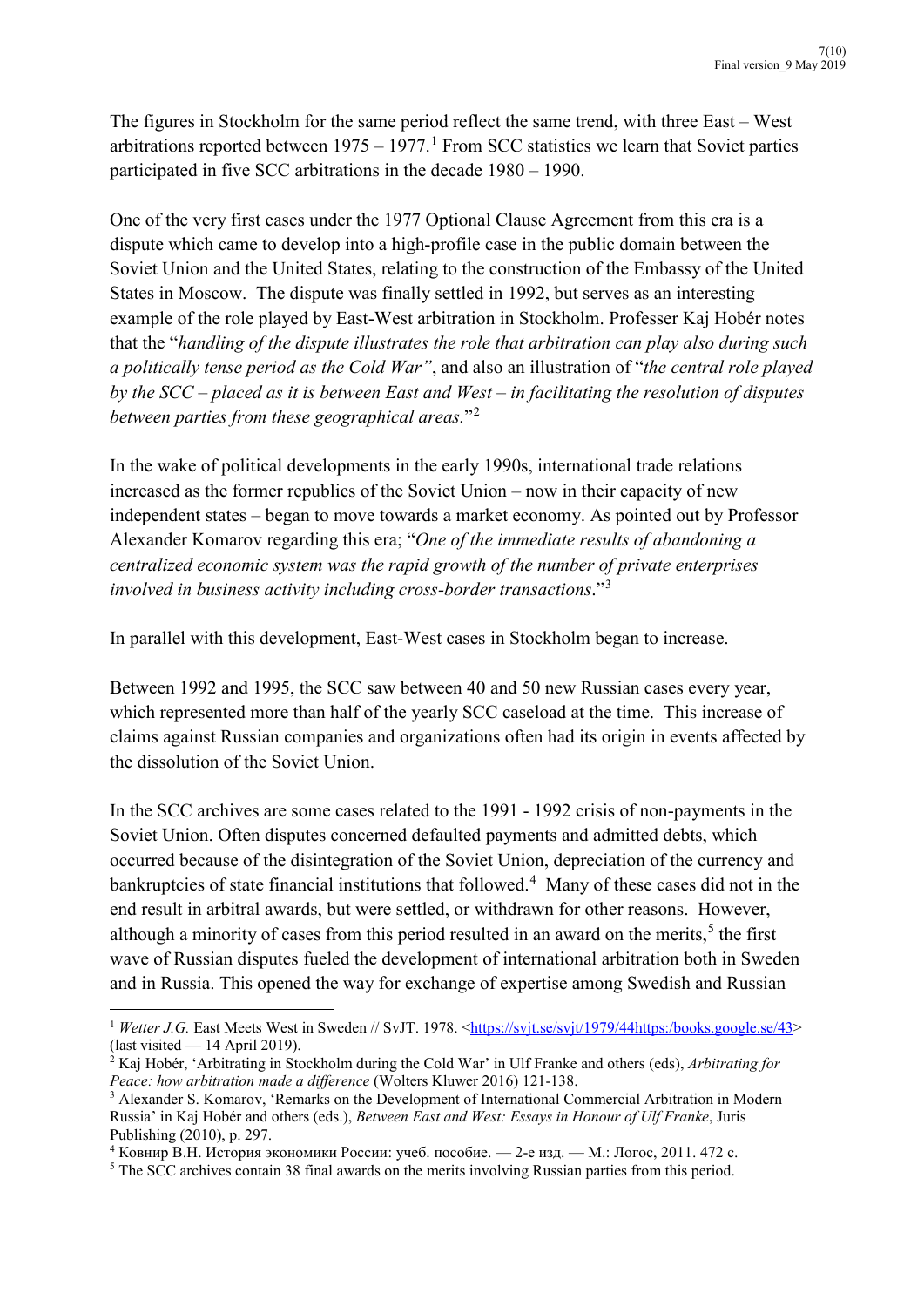arbitration experts, sharing of experience and building of important relationships for the development of international arbitration at a global level, including recognition of Stockholm as a venue for East-West disputes.

## **3. East-West cases in Stockholm in the 21st century**

From the beginning of the 1990s, the inflow of Russian cases to the SCC settled at  $10 - 15$ arbitrations every year. Statistical analysis of the SCC's Russian cases filed between 2000 and 2019 demonstrates a variety of cases which include both high-profile disputes and minor low-value disputes. The scale of disputed values ranged from 5000 EUR to approximately 45 bln EUR.

The majority of East-West cases filed at the SCC during this time concern delivery of goods, machinery and commodities. Recent trends specific to Russian cases are the many claims relating to contracts for gas, oil and other energy-related disputes. As of April 2019, the SCC has seen more than twenty gas pricing disputes involving Russian interests, cases characterized by very high values and long-term contracts.

Political tensions and economic turbulence following the Russia – Ukraine crisis of 2014 resulted in a considerable inflow of cases filed both by and against Russian parties. As a consequence, in 2014 – 2016 the SCC saw the number of Russia-related cases doubled.

From the outset of the crisis it has been important for the SCC to underscore that the complexity of the situation, and later EU sanctions, does not affect the parties' possibilities to arbitrate their disputes in Sweden as a neutral venue.<sup>[1](#page-7-0)</sup>

As the size and diversity of nationalities represented in the SCC caseload has grown substantially in later years, SCC governing structures have come to include changes to reflect this development. Since 2006, the SCC Board therefore hosts both Swedish and international arbitration experts. Professor Alexander S. Komarov was among the first group of international experts to be appointed to the SCC Board following this amendment to SCC practice, a capacity in which he has made substantial contributions to the development of East-West arbitration. [2](#page-7-1)

#### **4. SCC investment disputes involving Russian interests**

<span id="page-7-0"></span> $\frac{1}{1}$  Д. Биичи, Д. ван Харсолт-ван Хоф, Аннетт Магнуссон, *«Потенциальное влияние санкций ЕС на международные споры, администрируемые европейскими арбитражными институтами»,* Legal Insight | № 5 (41) | 2015, https://sccinstitute.com/media/80976/[legal\\_insight\\_05\\_2015\\_sanction.pdf](https://sccinstitute.com/media/80976/legal_insight_05_2015_sanction.pdf)

<span id="page-7-1"></span><sup>&</sup>lt;sup>2</sup> Professor Komarov was a member of the SCC Board between  $2006 - 2011$ . Members of the SCC Board are appointed by the Board of Directors of the Stockholm Chamber of Commerce.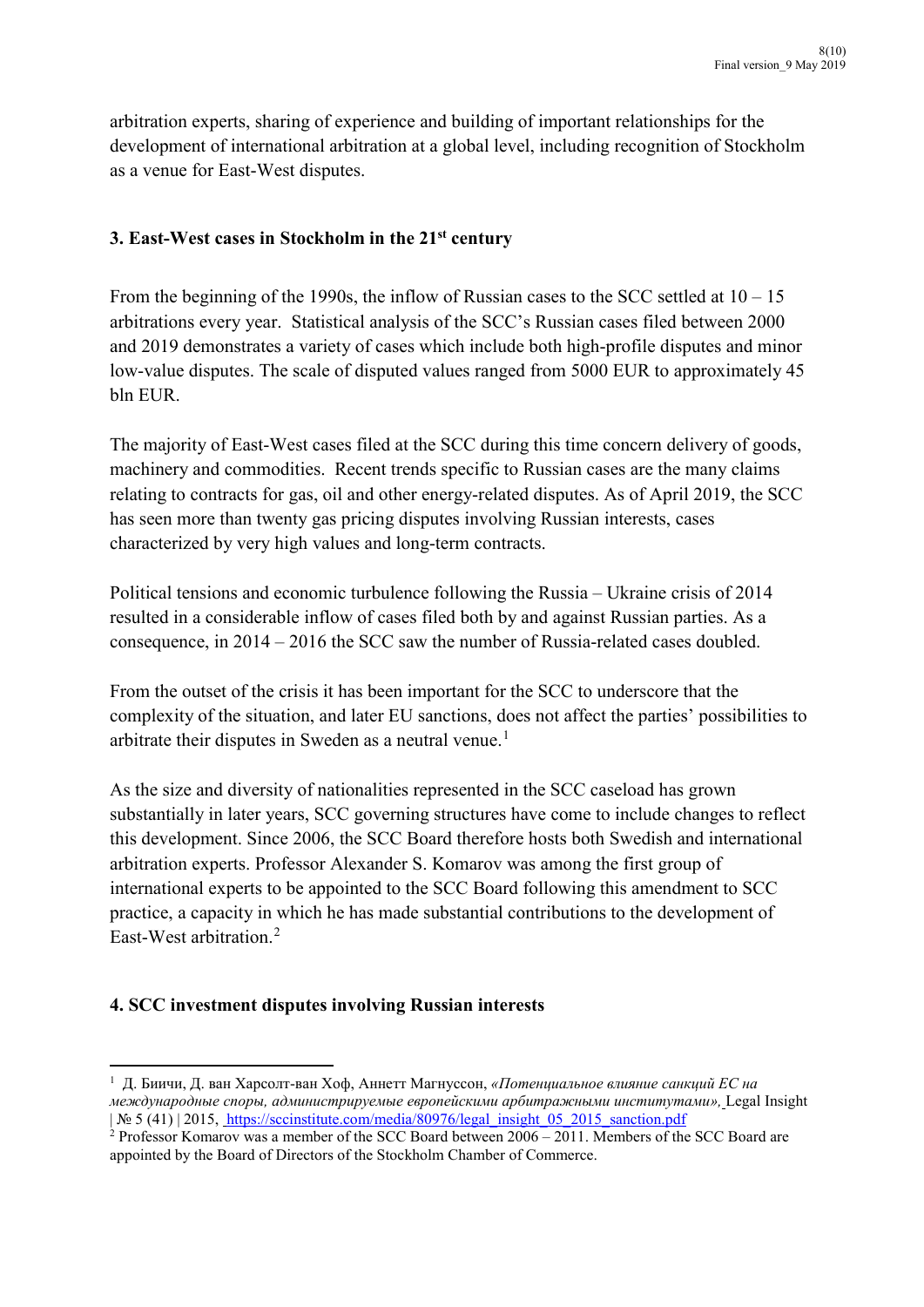The Russian Government adopted the first Model Investment Protection Treaty in [1](#page-8-0)992.<sup>1</sup> The treaty included three dispute resolution options at the investor's choice; a court or "arbitrazh court" in the recipient state, arbitration at the SCC or *ad hoc* arbitration under the 1976 UNCITRAL Arbitration Rules<sup>[2](#page-8-1)</sup>. Using the model treaty, many of the treaties which followed  $-$  also referred to as first generation Russian BITs  $-$  include a reference to the SCC.<sup>[3](#page-8-2)</sup>

The choice of the SCC in the first generation BITs could be said to reflect the tradition of third-country arbitration, which likely developed in response to geopolitical tensions at the time between the USSR and Western countries. By the time of the dissolution of the Soviet Union, the SCC had emerged as an established international arbitral institution, not only for Russian parties but at a wider international level. And in the bilateral investment treaties concluded between CIS countries or former Soviet republics in general, the SCC was referred to in many of the Russian instruments.

In the years that followed, a considerable number of treaty-based investor-state claims have been filed at the SCC, including under these instruments.

As of 31 December 2018, a total of 106 investor-state cases had been filed with the SCC since the very first case in 1993. The majority of these have been heard under the SCC Rules.<sup>[4](#page-8-3)</sup> In 21 of the cases, investors were of Russian nationality. On the respondent side, post-Soviet states have appeared in 49 investor-state arbitrations at the SCC up until 2018.

According to the most recent annual report from UNCTAD on investor-state arbitration cases, these numbers make the SCC Rules the third most commonly used arbitration rules in investor-state arbitration cases filed to date throughout the world,<sup>[5](#page-8-4)</sup> a reflection partially of the fact that the SCC or Sweden has been included as a venue for investor-state arbitration in at least 120 bilateral investment treaties globally.<sup>[6](#page-8-5)</sup> In addition, the SCC is one of three options for investor-state arbitration under the Energy Charter Treaty, together with ICSID and the UNCITRAL Arbitration Rules.[7](#page-8-6)

CIS-related investor-state claims at the SCC follow the general pattern of investor-state claims experienced at the SCC as far as the protections invoked by claimants are concerned.

<span id="page-8-0"></span><sup>&</sup>lt;sup>1</sup> Постановление Правительства РФ №395 от 11 июня 1992 «О заключении соглашений между Правительством Российской Федерации и правительствами иностранных государств о поощрении и взаимной защите капиталовложений».

<http://pravo.gov.ru/proxy/ips/?docbody=&prevDoc=102071479&backlink=1&&nd=102016739> (last visited on 19 April 2019)

<span id="page-8-1"></span> $2$  Id., art. 6

<span id="page-8-2"></span><sup>&</sup>lt;sup>3</sup> At the moment of writing, 27 first generation Russian BITs are effective, corresponding to more than 40% of all Russian BITs currently in force.

<span id="page-8-3"></span><sup>4</sup> For a comprehensive report on investment arbitration at the SCC, see Celeste E Salinas Quero, 'Investor-state disputes at the SCC' (*SCC*, February 2017) [<https://sccinstitute.com/about](https://sccinstitute.com/about-the-scc/digital-library/articles/)-the-scc/digital-library/articles/> accessed 19 March 2019.

<span id="page-8-5"></span><span id="page-8-4"></span> $5$  cf UNCTAD Investment Policy Hub [<https://investmentpolicyhub.unctad.org](https://investmentpolicyhub.unctad.org/)> accessed 16 March 2019. <sup>6</sup> Cf. Celeste E Salinas Quero, 'Investor-state disputes at the SCC' (*SCC*, February 2017)

[<sup>&</sup>lt;https://sccinstitute.com/about](https://sccinstitute.com/about-the-scc/digital-library/articles/)-the-scc/digital-library/articles/>accessed 19 March 2019.

<span id="page-8-6"></span><sup>&</sup>lt;sup>7</sup> cf Energy Charter Treaty (signed 17 December 1994, entered into force 16 April 1998) art 26.